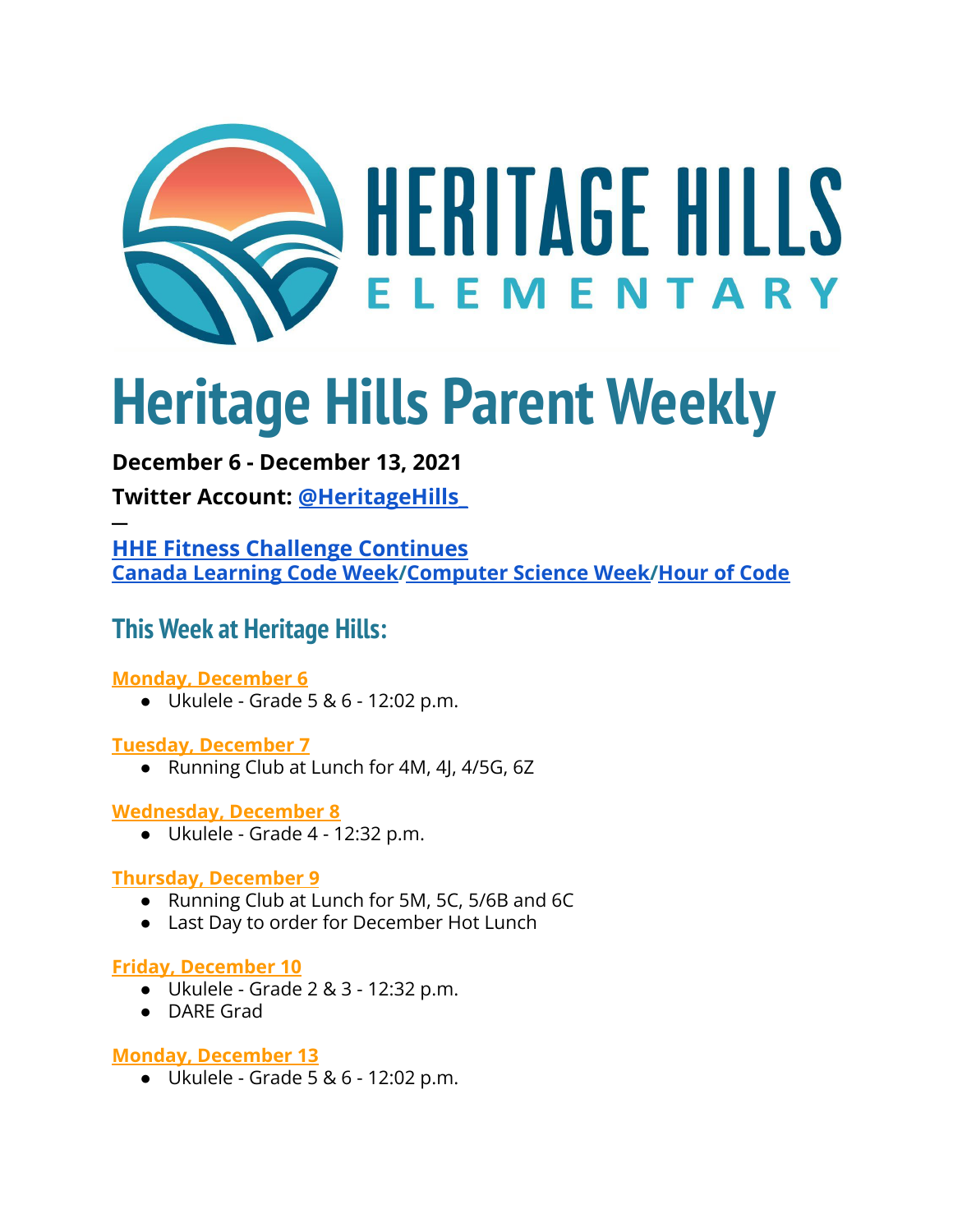## **Principal's Message:**

Hope everyone enjoyed a great weekend. Last week we had our very first School Council Meeting at Heritage Hills Elementary School. It was so nice to have parents back in the building again. Thank you to all of you who attended the meeting virtually or in person. We are looking forward to having parents back in our school. Once again thank you for all you do for Heritage Hills Elementary.

If you have any questions or concerns please do not hesitate to call us at (780) 467-7447 or email us at **[General.HHE@eips.ca](mailto:General.HHE@eips.ca)**

## **Amazing Things Happen at HHE:**

Happy December!! December has already started off with many opportunities to promote safe and caring schools, citizenship, lifelong learning and parental involvement. Here are a few highlights already:

- In person & virtual School Council meeting.
- HHE Theme Day T-Shirt Slogan Day
- Ukulele Club
- Running Club
- Morning announcers
- Mindful Mondays on announcements.
- Earth Rangers Virtual presentation all grades
- Christmas Bureau

## **Christmas Bureau:**

Heritage Hills Families - you are AMAZING in your generosity and care for others! A total of \$1160.00 was donated towards the Strathcona Christmas Bureau on behalf of the Students and Staff of Heritage Hills Elementary. We more than DOUBLED our goal of \$500.00 THANK YOU

## **FAHHE Update:**

#### **Fundraiser Updates**

Thanks so much for your support with our first 2 fundraisers this year. Our bottle drive raised \$700 and Purdys chocolates raised \$2700 + a bonus of about \$500.

#### **Upcoming Fundraisers**

Saturday, January  $8<sup>th</sup>$  – bottle drive

Save up all your bottles over the Holidays and drop them by the school. We will be looking for a few volunteers, if interested please email fahhe.president@gmail.com

#### **Hot Lunch**

Our first Hot Lunch was a great success. Our next hot lunch will be through Shack à Patate.

Thursday, December 16<sup>th</sup>—Kindergarten Group B Friday, December  $17<sup>th</sup>$  – Kindergarten Group A and Grades 1-6. Ordering will open from December  $1 - 9$ <sup>th</sup> online.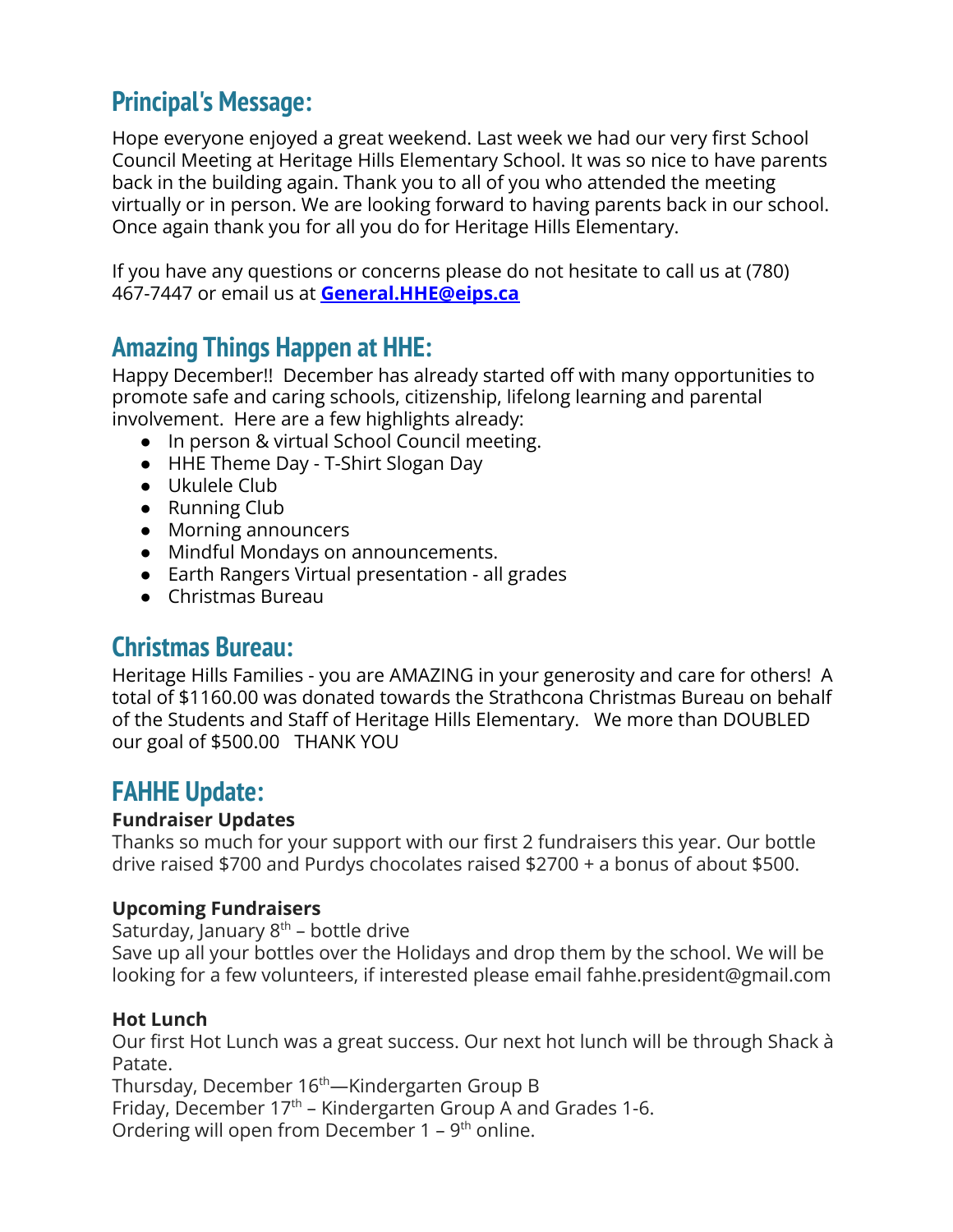**Returning families: <https://munchalunch.com/login> New family registration: <https://munchalunch.com/schools/heritagehills>** If you have any questions or concerns please email hhehotlunch@gmail.com

#### **Next Meeting: Thursday, January 6th 7:45pm following the school council meeting.**

## **Survey:**

We would appreciate your feedback through this **[survey](https://docs.google.com/forms/d/e/1FAIpQLSdtqUEn6m3DPd10GB6v1Cfa_blyhvh1PE3FXozI6sZg9CHcXQ/viewform?usp=sf_link)** to help us learn more about parent involvement and student support.

Looking for ways to engage more with Heritage Hills Elementary? Check out this wonderful **[resource](https://www.eips.ca/download/265409)** from EIPS.

## **School Counsellor:**

It's December and along with that comes the typical feeling of being rushed and overwhelmed. Remember to "Just Breath''.

**[https://amysmartgirls.com/short-film-just-breathe-helps-kids-deal-with-emoti](https://amysmartgirls.com/short-film-just-breathe-helps-kids-deal-with-emotions-1b4f91dac5ad) [ons-1b4f91dac5ad](https://amysmartgirls.com/short-film-just-breathe-helps-kids-deal-with-emotions-1b4f91dac5ad)**

# **Christmas Concert:**

As you know, we will not be having a concert this year. However, Dr. Boyer will be recording each class performing a Christmas song over these next two weeks. The video will then be posted on Brightspace. A short message will be posted on Brightspace indicating the day that this will be happening for your child.

# **Safe Crossing on Heritage Drive and Highcliff Road:**

Concerns have been brought forward from the County and EIPS Transportation in regards to safe crossings during drop off and pick up on Heritage Drive and Highcliff Road. Cross at a crosswalk or street corner. Please be safe and walk your child across the street if necessary. Thank you.

# **Seniors and Youth Networking Communities (SYNC)**

To celebrate the season and spread some joy, we are inviting our Heritage Hills Community to join us and make or write Christmas cards with messages to the Seniors in our community. Students in all of the classes are also invited to make some cards at school as well. The more cards the merrier and the more Christmas cheer that we can spread!!! If you would like to participate, please complete your cards and send them to school with your child by December 17th. They will then be delivered to Seniors in our community. Thank you for helping to connect our community, this Christmas season!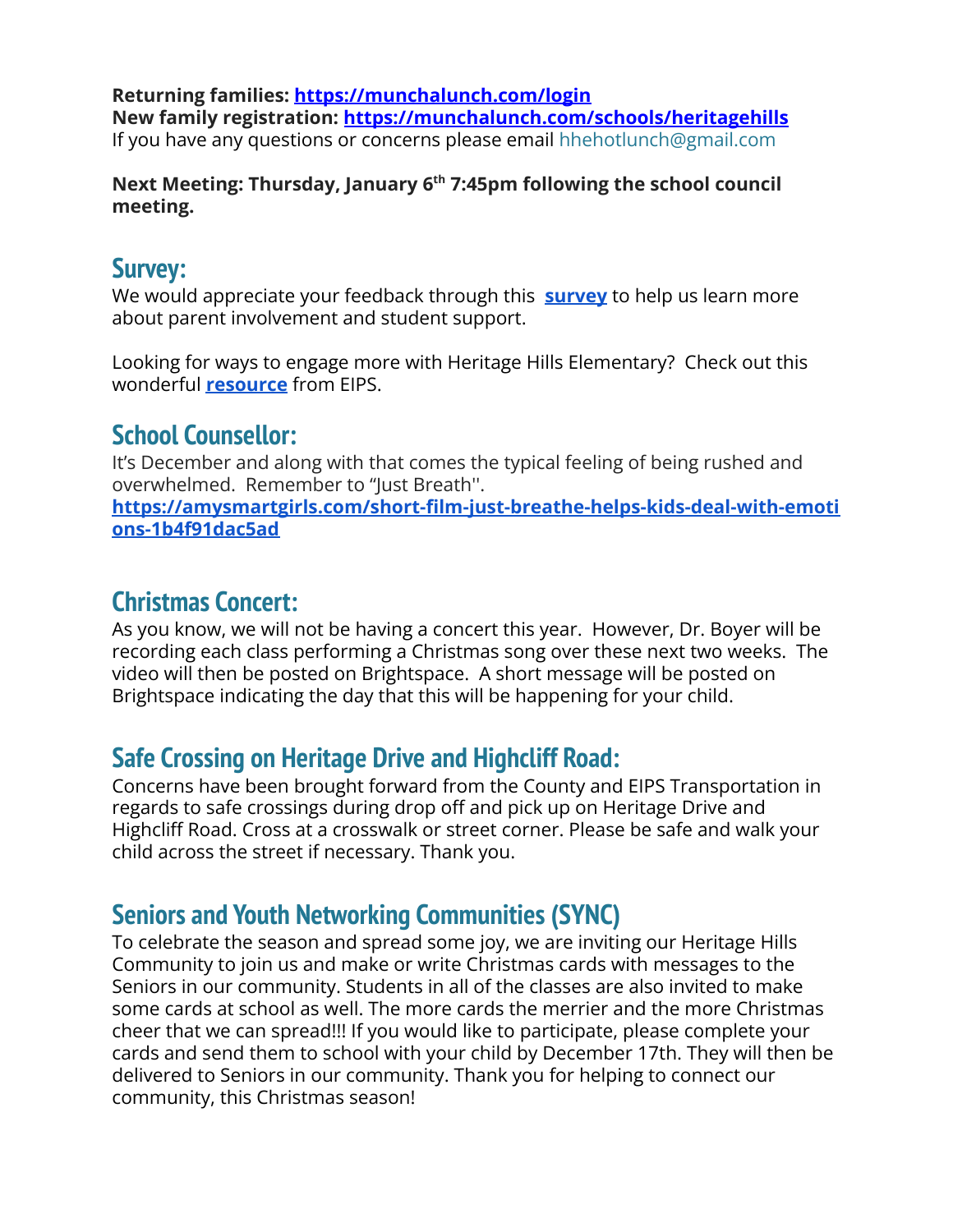## **Brightspace:**

Our classroom teachers use Brightspace to communicate weekly with you about what is happening in the classroom, as well as to post assignments, and important information. If you have not already done so, here are the **[instructions](https://www.eips.ca/parents/brightspace)** for logging into Brightspace.

## **First Nations, Metis and Inuit Education:**

Have you checked out **[EIPS' website](https://www.eips.ca/first-nations-metis-inuit/welcome)** highlighting the amazing First Nations, Metis and Inuit Education that is happening around our district.

## **Volunteers:**

We value parent volunteers and are very grateful for all the help they provide for our school. Please remember if you are volunteering at Heritage Hills you will be required to fill out a **[Confidentiality Undertaking](https://www.eips.ca/download/40485) and Declaration for [Volunteers form](https://www.eips.ca/download/40485)** in accordance with **[Administrative](https://www.eips.ca/about-us/administrative-procedures/490) Procedure 490.** All volunteers must be confirmed and on the schedule prior to the day of volunteering.

When volunteers arrive at school, please sign in, sanitize and have proof of vaccination ready.

## **Student Masks:**

We are experiencing a number of students who do not have enough masks to make it through the school day. Please send 3 masks to school with your child for every school day (1 to wear and 2 spare). With colder weather, masks often feel wet after an outdoor recess and students will often ask to change their mask.

# **Fee Waiver Application Deadline:**

If circumstances exist where you're unable to pay school or transportation fees, you can apply to have **[fees waived](https://www.eips.ca/schools/fees/waiver-of-fees)** by submitting an **Application [for a Waiver of Fees.](https://www.eips.ca/download/296978)** The application deadline is Dec. 15, 2021. If you're new to the Division, the deadline is the latter of Dec. 15, 2021, or 45 days after registration.

To access your fee information, simply log in to the **[PowerSchool Parent Portal](https://powerschool.eips.ca/public/home.html)** and go to "Student Fees." There you can view your fees and pay them online using Visa or MasterCard. All fees are due within 30 days of being posted.

Don't forget to also log in to the PowerSchool Parent Portal regularly throughout the year. Fees are often added to your child's account to cover the cost of various school activities such as field trips, class projects, extracurricular activities and more.

For more information about school fees, waivers and payment deadlines, visit **[www.eips.ca/schools/fees](http://www.eips.ca/schools/fees)** and

**<https://www.heritagehillselementary.ca/about/fees>**. Alternatively, contact Suzanne Cleet, Business Secretary at the main office at 780-467-7447.